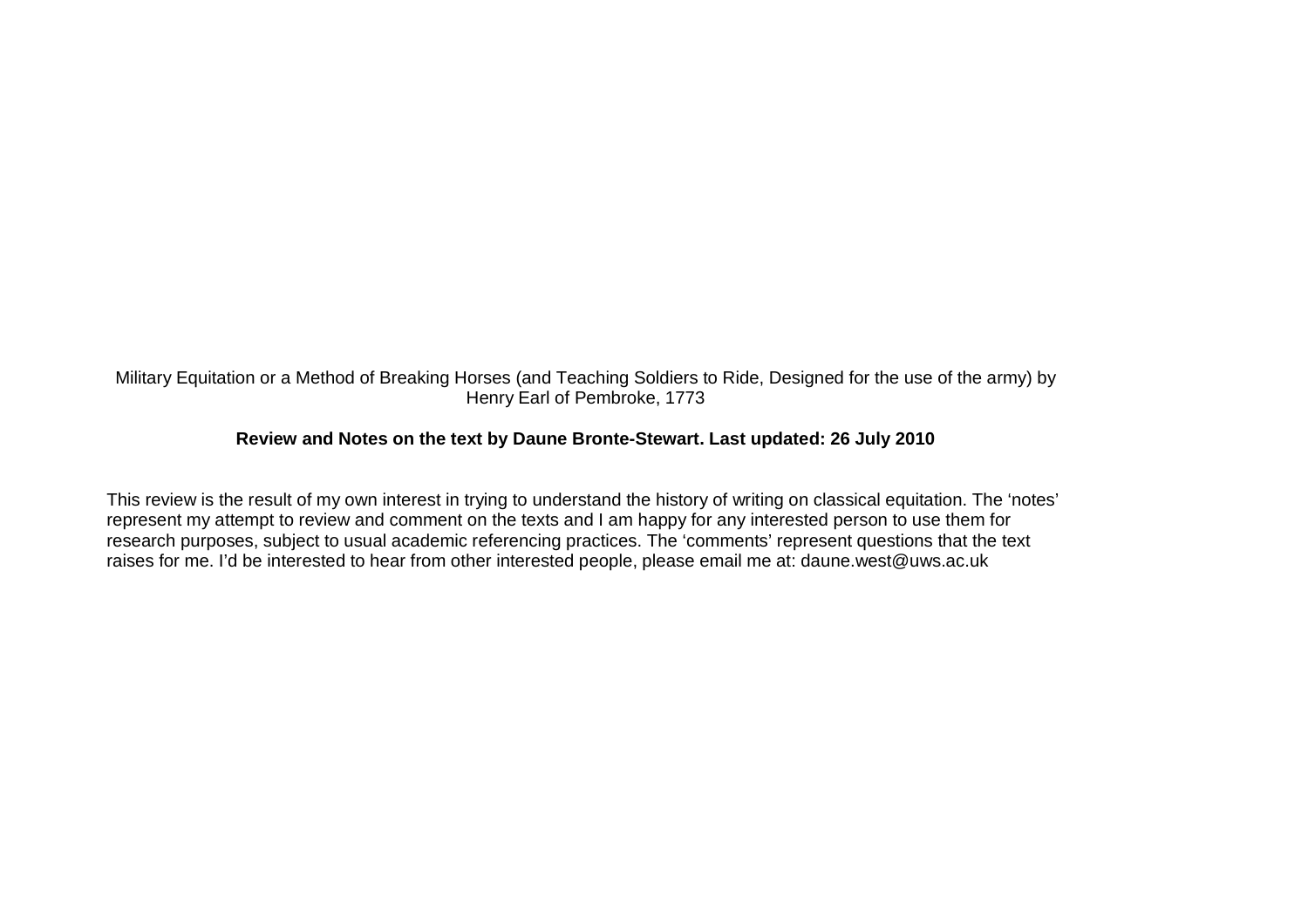| Author:              | Henry Earl of Pembroke                                                                                                                                                                                                                                                                                     |
|----------------------|------------------------------------------------------------------------------------------------------------------------------------------------------------------------------------------------------------------------------------------------------------------------------------------------------------|
| Title of work:       | Military Equitation or a Method of Breaking Horses (and Teaching Soldiers to Ride,<br>Designed for the use of the army)                                                                                                                                                                                    |
| Date of publication: | no date for this copy – but plates missing and typographical error in the title and author<br>name on cover. Seems to be a facsimile version of the 4 <sup>th</sup> edition with plates (missing in<br>this version) London: printed for G and T Wilkie and E and J Easton, Salisbury.<br>MDCCXCIII (1793) |
| <b>Publisher:</b>    | BiblioLife, Amazon (BiblioLife Reproduction Services);                                                                                                                                                                                                                                                     |
|                      | <b>Original publication date/title:</b> 1761 according to dedication at front.                                                                                                                                                                                                                             |

### **1. Introduction and summary of text content**

 Pembroke states in the Dedication to the work that he is writing this text on account of the "wretched" and "disgraceful" system of horsemanship that he sees in the army: he presumes that this state prevails because the troops are missing proper and intelligent instruction. This text is, then, for use of the cavalry. In addition, it would appear that horsemanship was a matter on which the king had engaged him in conversation on a number of occasions and so Pembroke, in the style of the courtier, hopes his work will be not only useful to the cavalry but well-received and supported by the king.

There are nine chapters to the 'treatise'. The first 6 deal with (i) 'preparing horses to be mounted', (ii) instructing the rider on the seat, and notes on bits and bitting, (iii) suppling horses by the use of movements such as 'épaule en dedans', and by longe, and in-hand work, (iv) the exercises of head- to-the-wall and croup-to-the-wall, (v) the trot, (vi) rein-back and forward movement, piaff and the use of pillars. The last 3 chapters deal with (vii) teaching horses to be good in battle including going over rough ground and jumping, (viii) dealing with vices and bad habits, and, finally (ix) advice on shoeing, feeding, and the general management of the cavalry horse.

Rather than offer a description and commentary on the content of each chapter in turn, the review offered here is structured by using a number of headings that seem to represent Pembroke's main interests, concerns and beliefs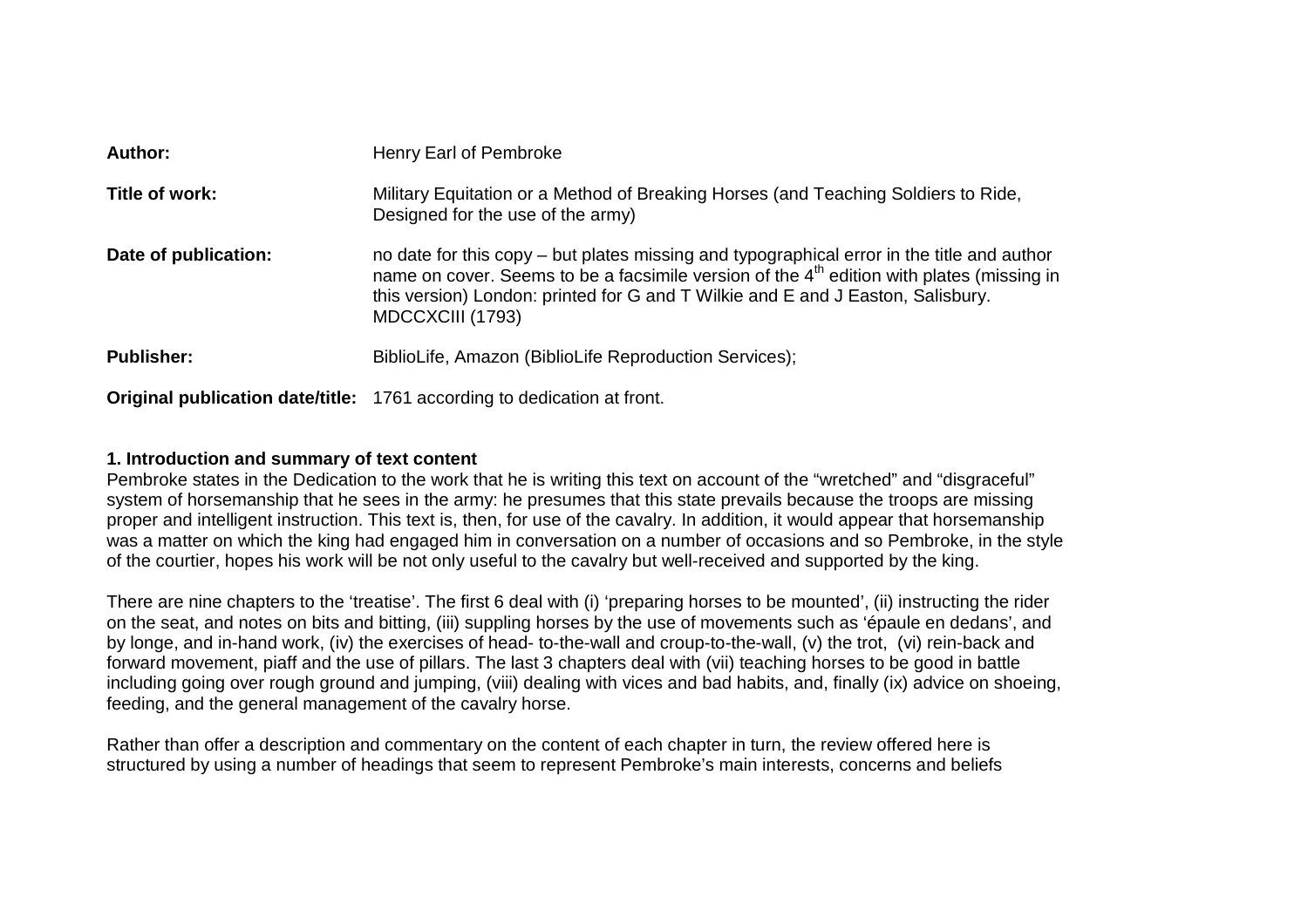regarding the art and science of riding. In this way it is hoped to present the component parts of Pembroke's 'system of horsemanship'. Hopefully, in future reviews published on this site, we may be able to see how Pembroke's set of ideas about horsemanship fits into what we will refer to, collectively, as 'classical equitation'.

### **2. Use of hands and appui**

The early pages of the text contain quite a lot on the subject of the rider's hands and how they affect the horse.

"great care must be taken to make the men use their snaffles delicately; otherwise as a snaffle has not the power, which a bridle has upon a horse's mouth, they will use themselves to take such liberties with it, as will quite spoil their hands, and teach their horses to pull, be dead in hand, and quite upon their shoulders, entirely deprived of good action" (p11).

More on the balance between gentleness and firmness of the hand:

"A hand should be firm, but delicate" (p19) and "That hand, which by giving and taking properly, gains its point with the least force, is the best;...This principle of gentleness should be observed upon all occasions in every branch of horsemanship." (p19).

In fact he advises that riders should not be allowed to use any bit until [their seats] are 'firm' (presumably from plenty of work on the longe), and the horse is able to bend well both left and right, (likewise for the horse as well as the rider, by consistent longe and in-hand work) (p27). Pembroke considers that many disasters stem from men not having firm seats independent of hands and the horse's mouth:

"Were the men rightly instructed how to keep the mouths of their horses fresh and obedient, and thereby maintain a cadenced pace, (be it ever so fast, or ever so slow) ranks would of course be always dressed, and unshaken, and consequently always powerful". (29)

Pembroke links the idea of horses having a heavy head and dull mouths with a stumbling horse: "Most horses, whose heads are heavy, are apt to stumble" (p28)

**Comment:** 'bridle" assume the double bridle is meant here.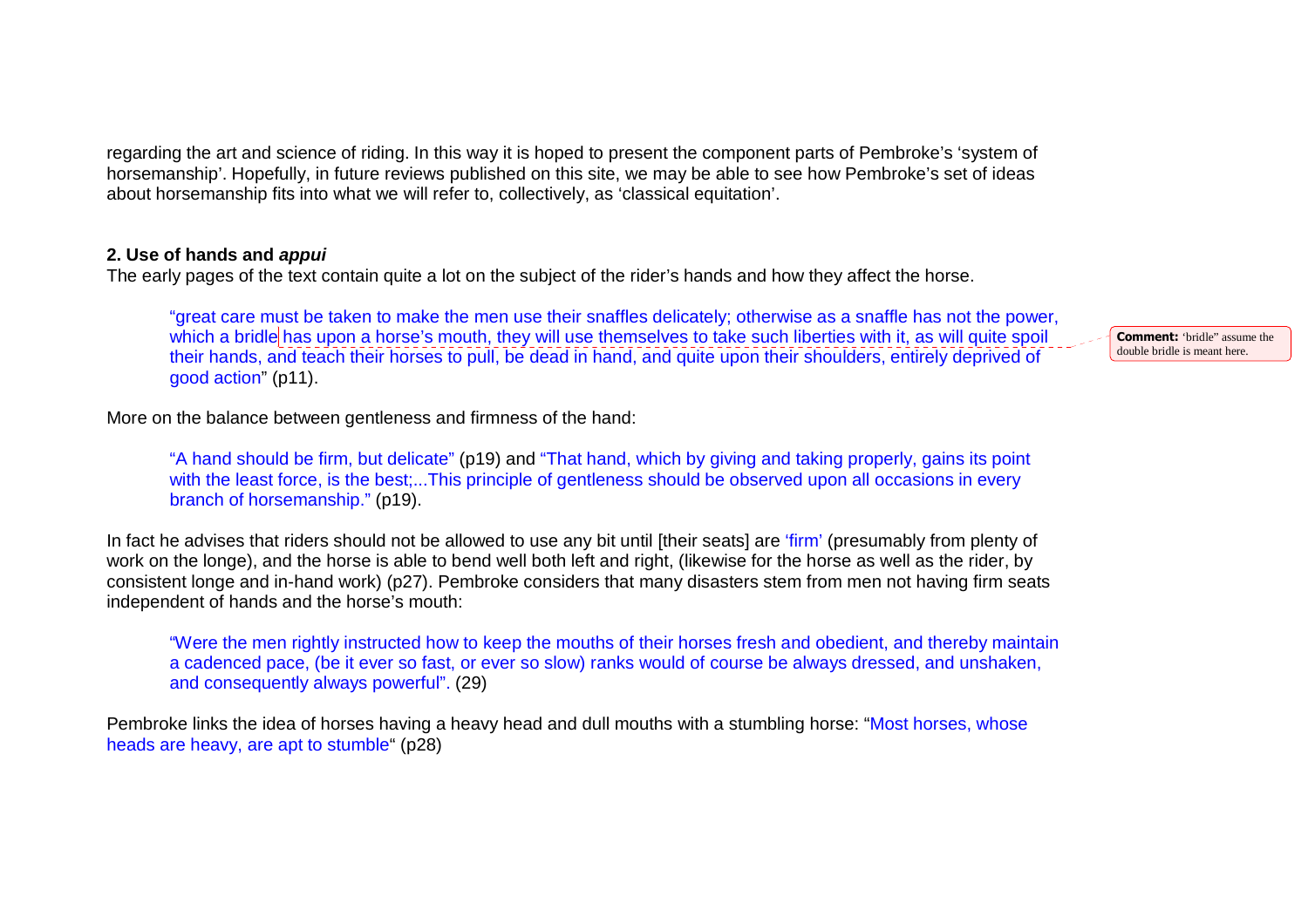Pembroke reminds us that all horses need to be treated as individuals; with respect to 'appui' or 'degree of bearing':

"...there is no horse but has his own peculiar *appui* or degree of bearing, and also a sensibility of mouth, as likewise a rate of his own, which it is absolutely necessarily for the rider to discover and make himself acquainted with." (p56-7).

By 'rate of his own', presumably he means pace? He also tells us that "The horse will inform his rider when he has got his proper bearing in his mouth, by playing pleasantly and steadily with his bit, and by the spray about his chaps." (p57)

p58 – Pembroke questions people who say they like a horse that will "let them bear a little on his mouth" – says they are "not only ignorant, and unfeeling, but also very unfirm in their seat" - says helping the horse from time to time and properly is another matter;

"When the proper appui is found, and made of course as light as possible, it must not be kept dully fixed without any variation, but be played with; otherwise one equally continued tension of reins, though not a violent one, would render both the rider's hand and the horse's mouth very dull. The slightest, and frequent giving, and taking is therefore necessary to keep both perfect." (p58)

**Comment:** This is exactly the instruction I am given in Portugal today where I am told to keep a 'conversation' going through gentle 'talking' with the fingers. Also the message I receive is to 'take' a little, for a short period of time and then to 'give', 'give', 'give' – I interpret this 'giving' not as letting go, or throwing away the contact or appui but encouraging the horse to move out, up and forward into the 'appui', where again there can be a 'take', a check, a 'rebalance' and then a 'give'.

I am interpreting 'appui' as meaning 'contact' or 'feel' – I struggle with translating this word time over. Loch suggests it can be translated as a "term to indicate the feeling of contact experienced by the rider through the medium of the rein as the horse accepts the bit of mouthpiece on the bars of his mouth" (1990, p216). She says a light constant appui has always been looked for by horsemen but more recently "certain schools of thought suggested that contact or appui be determined or measured in terms of weight".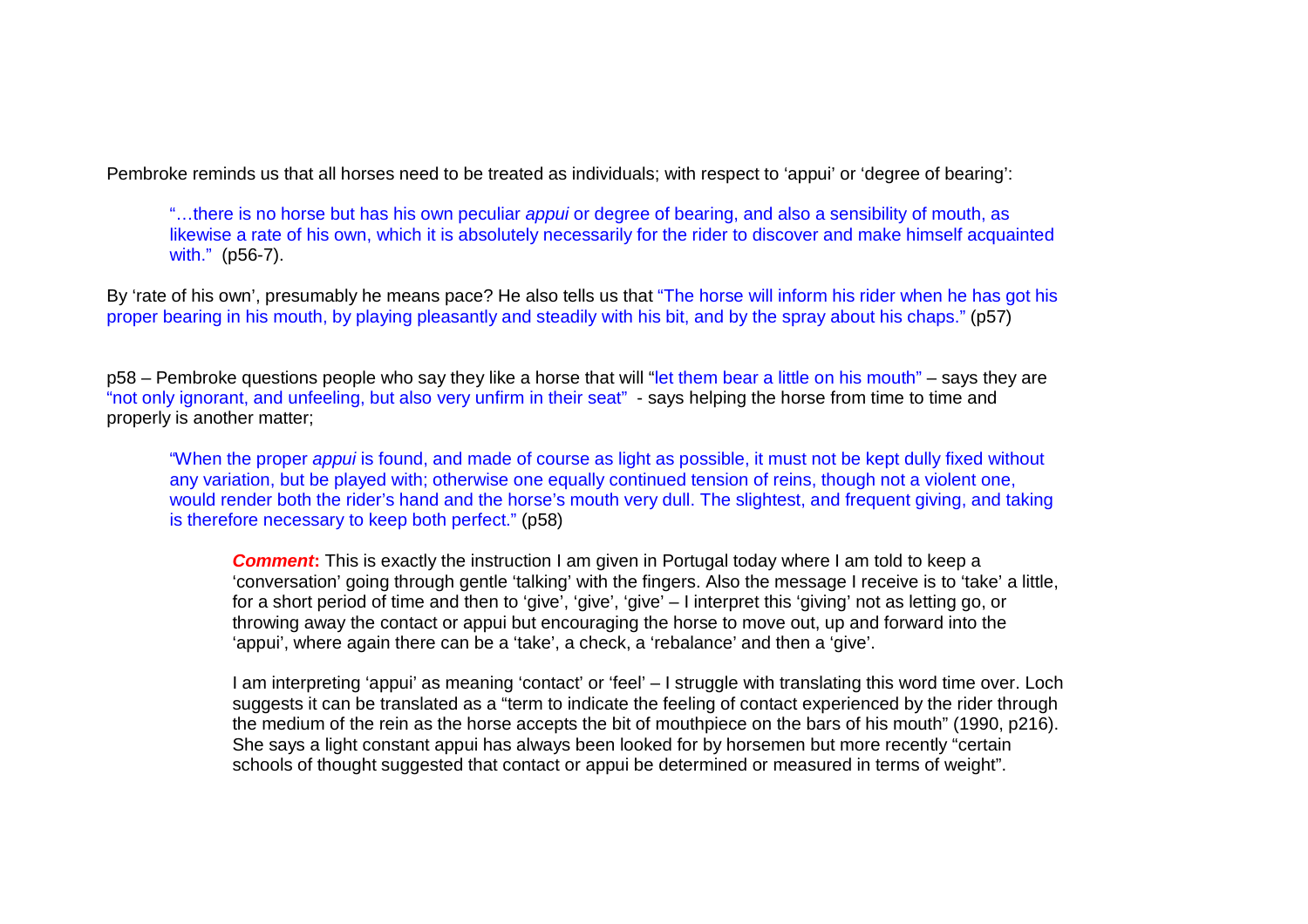Paul Belasik (2009, p73-76) describes some experiments undertaken by himself and Hilary Clayton in which they measured the tension in the reins of a working horse. The experiment indicated that as he rode his reins were measuring weights of between 1lb and 5lbs depending upon the work and progression of the schooling session. As a result of later experiments in clinics he suggested that most riders have no concept of the feel of 1lb or 5lb! The moral of the story seems to be that the rider should develop feel, and that the weight of appui will be different at different times with different horses. Despite this general advice I have heard him pushed by members of the audience at clinics/lectures on several occasions who seem to want a definitive, measurable answer!

### **3. Encouraging a horse to move forwards, develop appui – using the trot**

 Pembroke offers interesting advice and discussion about the trot and its use to supple joints and 'free' the action of the shoulders and legs (presumably to encourage lightness?). Pembroke talks about 'ramingue' (when a horse 'retains himself') – this is a way of a horse resisting. If a horse does this then Pembroke suggests the horse should be kept to the extended trot. But knowing when to push and when to yield in reaction to his giving is very important:

"Every horse, who has a tendency to be ramingue, is naturally disposed to unite himself, and collect all his strength; your only way with such horses is to force them forwards; in he instant that he obeys, and goes freely on, retain him a little, yield your hand immediately after, and you will find soon that the horse of himself will bend his joints, and go united and equally" (p65)

He warns that if you push a tired or weak horse too much the result will be a false and hardened appui (p66) also that it is not right to 'confine your horse in the hand' as a way of trying to raise and fix his head – instead:

"If his appui be full in hand, and the action of his trot should be checked, and restrained by the power of the bridle, his bars would soon grow callous… if, on the contrary, he has a fine, and sensible mouth, this very restraint would offend, and make him uneasy". The way to achieve 'true and just' appui is by "stops, and half-stops, by sometimes moderating and restraining him, with a gentle, and light hand, and yielding it to him immediately again, and by sometimes letting him trot without feeling the bridle at all" (p67).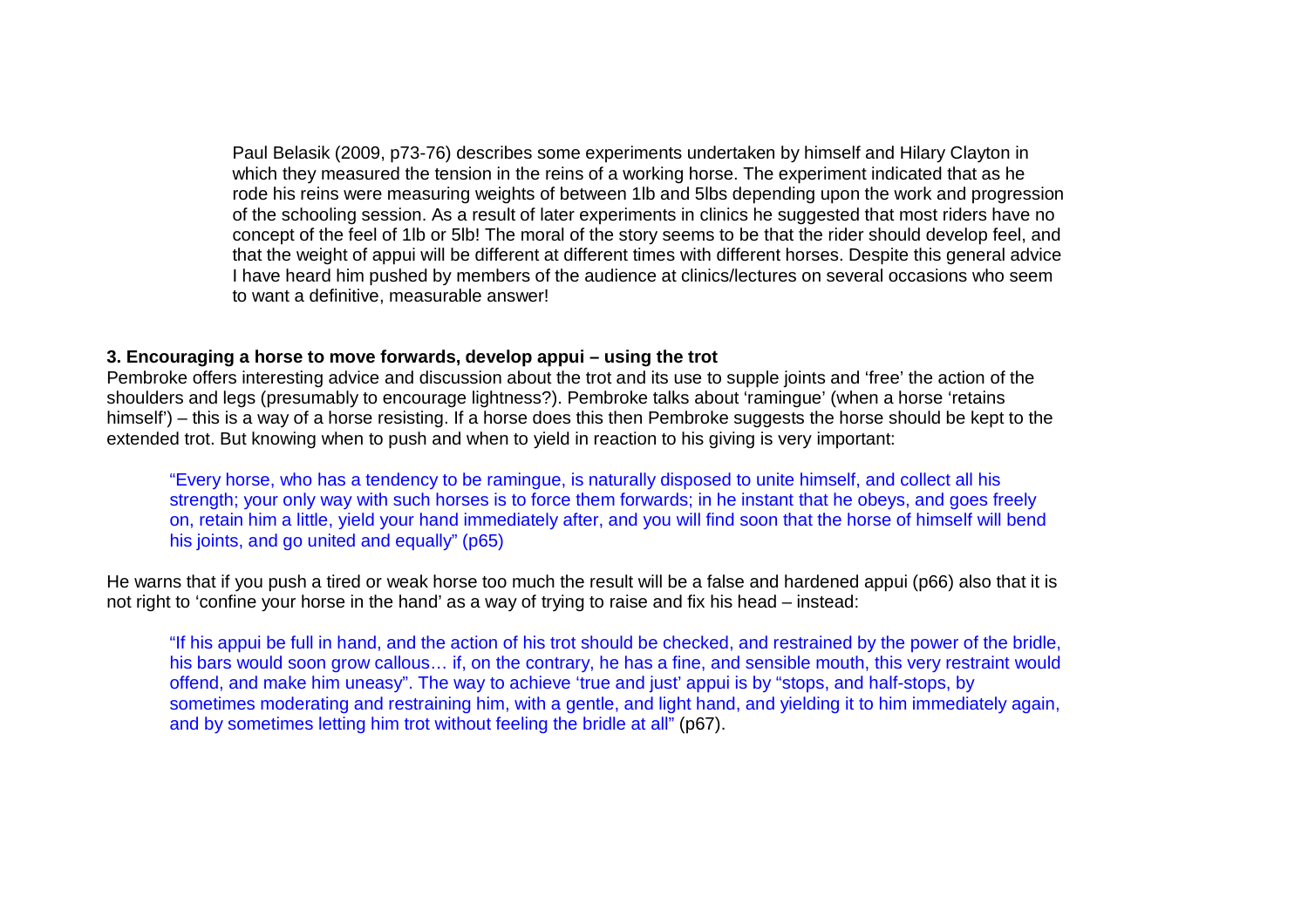Later we are told "The principal effects then of the trot are to make a horse light, and active, and to give him a just appui" (p69)

### **4. Use of the rider's legs**

 We have an interesting difference in the theory of the relationship between the hands and legs here compared to what is often taught today - for Pembroke it would appear to be hands before legs at all times. Pembroke explains the relationship between the rider's hand and leg:

"It is requisite in horsemanship, that the hand and legs should act in correspondence with each other in everything; the latter always subservient and assistant to the former" (p22) and "The less the legs are used in general, the better" (22). Another example "In reining back, the rider should be careful not to use his legs, unless the horse backs on his shoulders; in which case, they must be both applied gently at the same time, and correspond with the hand." (p23).

#### **Comment:**

 This statement warning against over-use of the rider's leg seems to be at odds with much of what we now consider to be the correct balance between the use of hands and legs. It may be just a question of interpreting Pembroke's meaning when he uses the term 'leg'; it is not clear whether he means the whole leg or just the lower leg. If he means the former including the thigh, then this seems to depart from many other authors so it seems more likely that he is referring to over use of the lower leg and the spur.

In discussion about how the rider should use the legs to direct the haunches and to make the rear legs cross in travers and renvers he underlines the relationship between legs and hands. He explains that the legs should not be used

"'till the hand, being employed, (as has before been explained) in a proper manner, has failed, or finds, that a greater force is necessary to bring what is required about, than it can effect alone; for the legs should not only be corresponding with the hand, but also subservient to it; and all unnecessary aids, as well as all force, ought to be avoided as much as possible" (p55).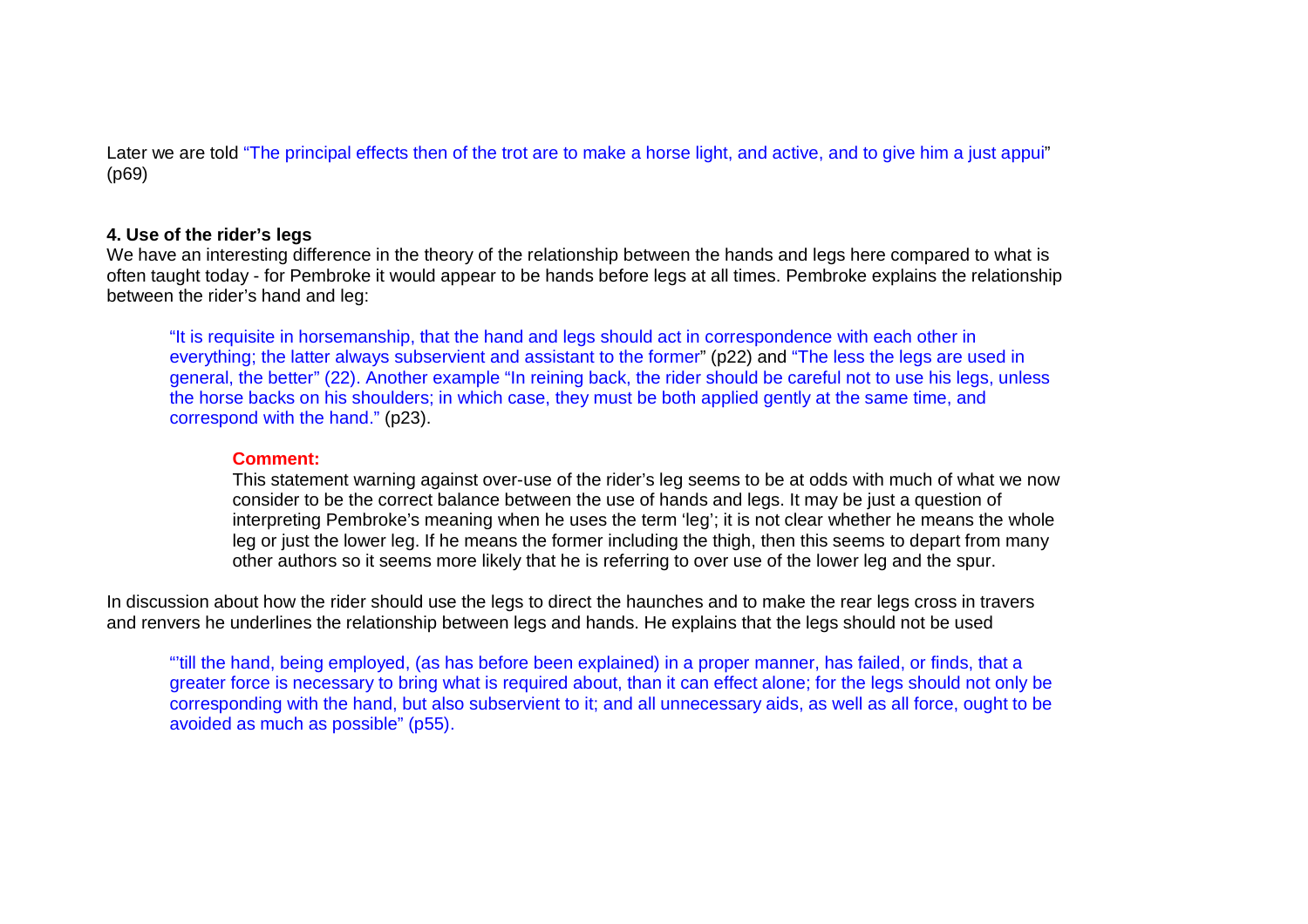More on the need to keep legs quiet:

"Nothing is more ungraceful in itself, more detrimental to a man's seat, or more destructive of the sensibility of a horse's sides, than a continual wriggling unsettledness in a horseman's legs, which prevents the horse from ever going a moment together true, steady, or determined. 'Tis impossible, upon the whole, for a man to be too firm, settled, and gentle." (p35)

Pembroke discusses asking for sideways movement ('forcing the horse sideways') stating he believes it "a most glaring absurdity, and very hurtful to the animal in its consequences" (p38) – he says it is a practice that stiffens the horse as he tries to defend himself and causes him to be a "restive, frightened, and vicious man-hater for ever". (p39) He links this asking for sideways movement with riders who use their legs "when going to work on two pistes" saying that it causes the horse to place the croup inwards which is bad practice and comes about through riders using the leg against the side of the horse "before the hand has determined the fore parts of the animal, on the line, upon which he is to go" (p39)

#### **Comment**

 The idea of 'forcing the horse sideways' needs a little interpretation here - does this equate to what we refer to as 'leg yielding'? If so, this is in line with some classical schools that do not believe the leg yield to be of any gymnastic benefit. For example, Podhajsky (1967) warns against placing too much importance on leg yielding, saying that it is only useful to teach the young horse the rider's leg aids. In the Spanish Riding School, he says, "it is practised in the walk only and disapproved of at the trot" (p133). The argument against leg-yielding is that its requirements and positioning are in direct conflict to the demands for the half-pass which comes later.

#### **5. Gentleness**

A very noticeable word used over and over again is "gentleness" (pp. 1; 6; 19; 27; 31; 95), "gentle" (pp. 24), gently" (pp. 2; 23; 37)

Advice against treating a horse badly and its consequences: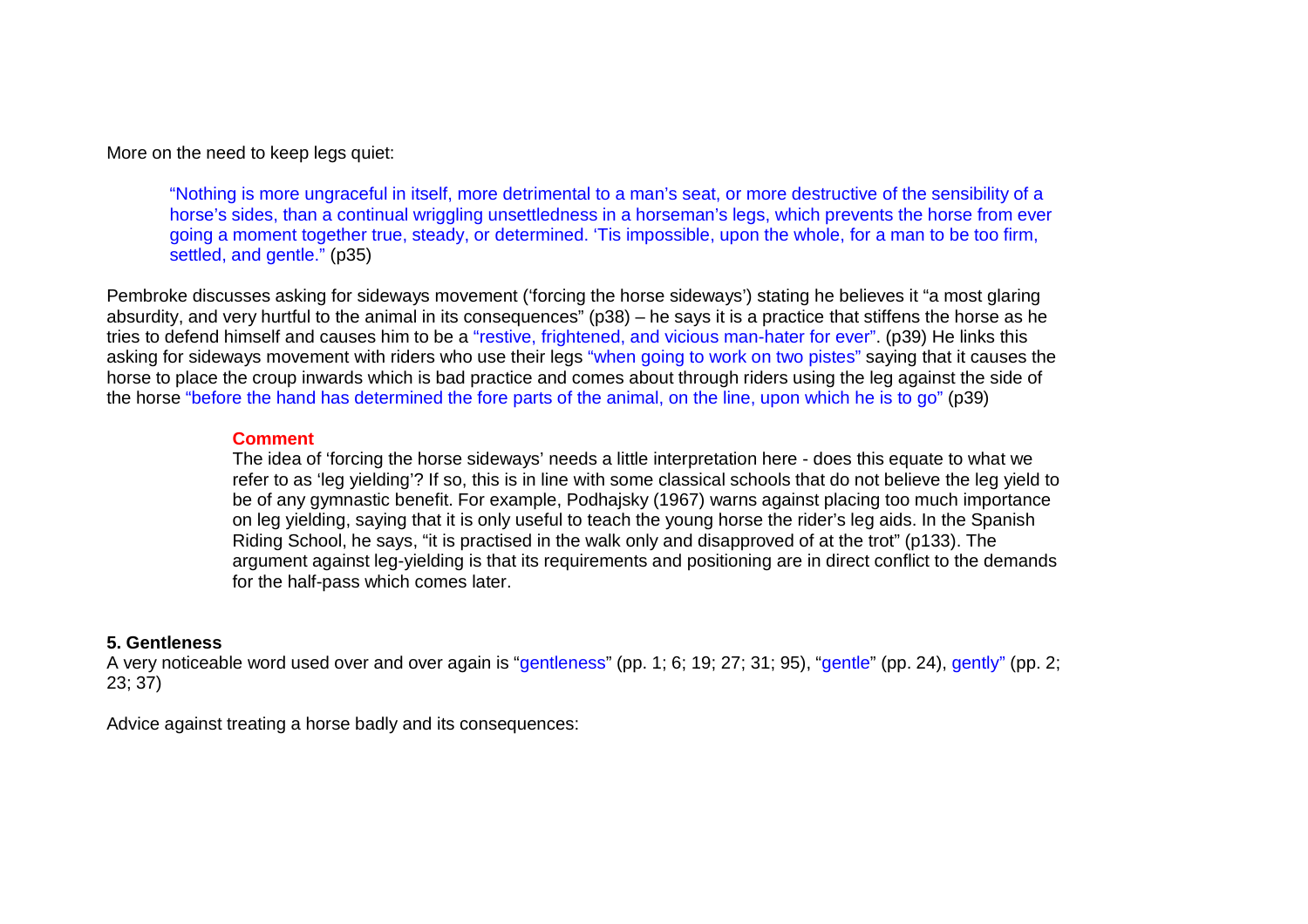"Quarrelling with horses, plaguing, or beating them, as one often sees done, not only spoils both their tempers, and their paces, but it teaches them to trip, stumble, fall, start, run away, and to be unsteady and vicious, &c. whilst gentleness and coolness would very soon bring them to go through, or over any bad place whatsoever, with ease, good-humour and safety. Beat a horse for a trip, or such a kind of thing, and he will soon do it again through fear and hurry" (p95)

### **6. Horse's head position**

Pembroke discusses the effect of a low head position: "If the top of the head is low, the position is a bad one, notwithstanding the head and nose being nearly perpendicular, because it obstructs the action of the fore parts" (p28)

He advocates that if a rider may keep a horse's head up by carrying his hands "very high and forwards" but admits that this means "a bad and awkward position in the man" (p39)

### **7. Cadence**

There is a small paragraph on cadence in chapter IV (head- and croup-to-the-wall), in which Pembroke advises:

"Whatever pace or degree of quickness you work in, (be it ever so fast, or ever so slow) it must be cadenced; time is as necessary for an horseman, as for a musician" (p59)

### **8. Suppling and the role of the shoulder-in**

I think it worthwhile reproducing what Pembroke says about the *épaule en dedans* (shoulder-in) because he gives such careful instruction about how to ride this method to supple the horse's shoulders. (Note: Gueriniere published "Ecole de Cavalerie" in 1733, 28 years prior to Pembroke's text). Pembroke explains:

"The outward rein, being crossed, not in a forward sense, but rather a little backwards, serves also, when necessary, to prevent the outward shoulder from getting too forwards, which facilitates the inward leg's crossing it; which is the motion which so admirably supples the shoulders. Care must be taken, that the inward leg pass over the outward one, without touching it; this inward leg's crossing over must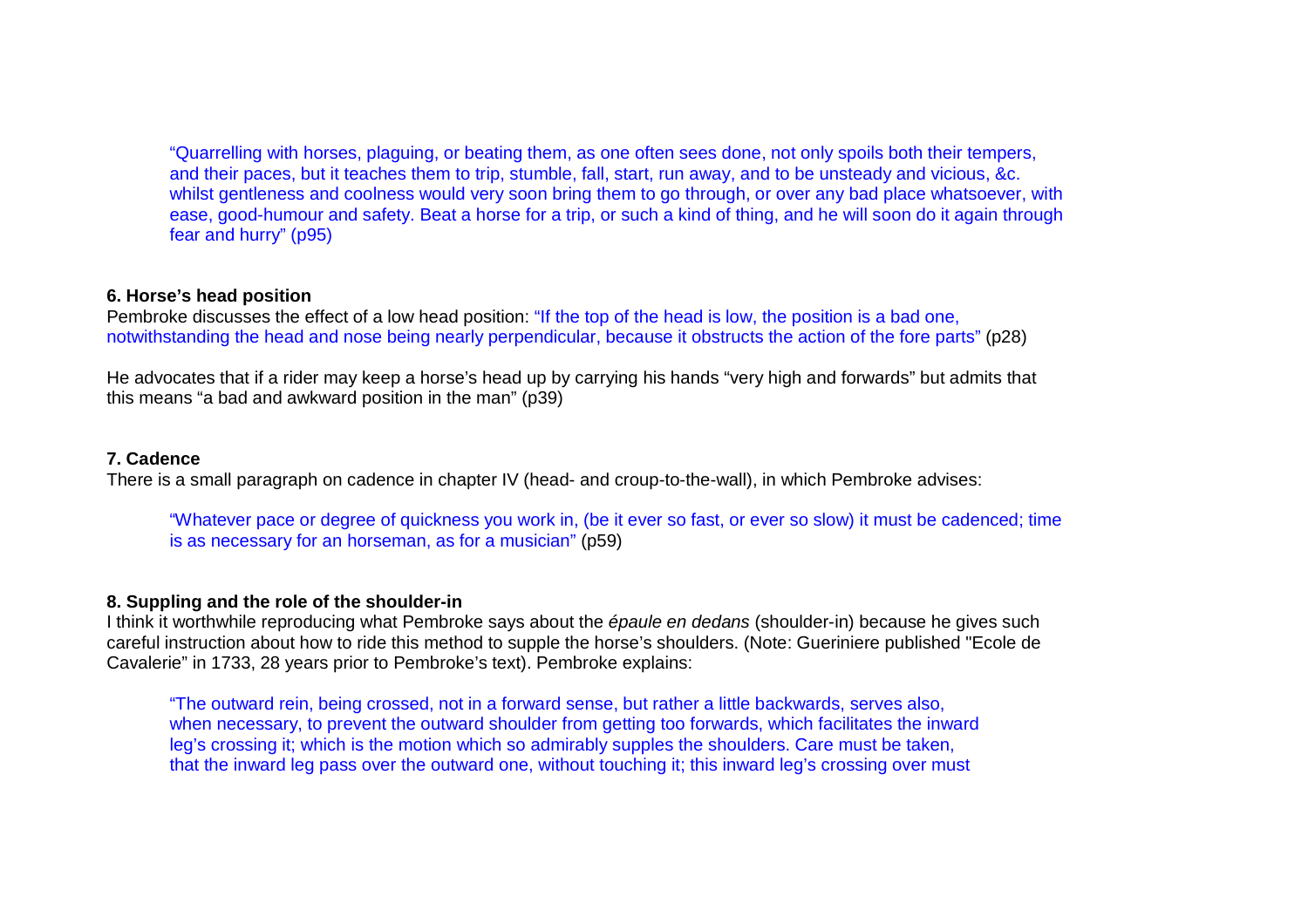be helped by the inward rein, which you must cross towards and over the outward rein, every time the outward leg comes to the ground, in order to lift and help the inward leg over it: at any other time, but just when the outward leg is come to the ground, it would be wrong to cross the inward rein, or to attempt to lift up the inward leg by it: nay it would be demanding an absolute impossibility, and lugging about the reins and horse to no purpose; because a very great part of the horse's weight resting upon the inward leg would render such an attempt, not only fruitless, but also prejudicial to the sensibility of the mouth, and probably oblige him to defend himself, without being productive of any suppling motion whatsoever.

When the horse is thus far familiarly accustomed to what you have required of him, (but by no means before he is entirely so) then proceed to effect by degrees the same crossing in his hinder legs. By bringing in the fore legs more, you will of course engage the hinder ones in the same work: if they resist, the rider must bring both reins more inwards; and, if necessary, put back also, and approach his inward leg to the horse: and if he horse throws out his croup too far, the rider must bring both reins outwards, and if absolutely necessary, (but not otherwise) he must also delicately make use of his outwards leg for a moment, in order to replace the horse properly; observing, that the croup should always be considerably behind the shoulders, which in all actions must go first; and the moment the horse obeys, the rider must put his hand and leg again into their usual position." (pp33-4)

Pembroke refers to the épaule en dedans as "a very touchstone in horsemanship, both for man and horse" (p41). He argues that nether horse not man can be "dressed to any degree without a consummate knowledge of it;". He states that the épaule en dedans must not however be practiced in exercises in the field where horses must always be bent in the direction they are going. He comments that much to the shame of the cavalry this is often not the case. The épaule en dedans reversed (counter shoulder-in?), he claims, can be used to advantage on a circle with those horses who "are apt to throw themselves forward", (p41) but there is no explanation offered for this point.

Pembroke advocates the épaule en dedans to be practised:

"on all figures, circles, straight lines, squares, &c. and when on this last, which is an excellent lesson, (as also in every lesson, and on all figures, where there are corners and angles) care must be taken concerning the shoulders and croup, that, which ever of them is to enter the corner first, may go quite into it; and let that which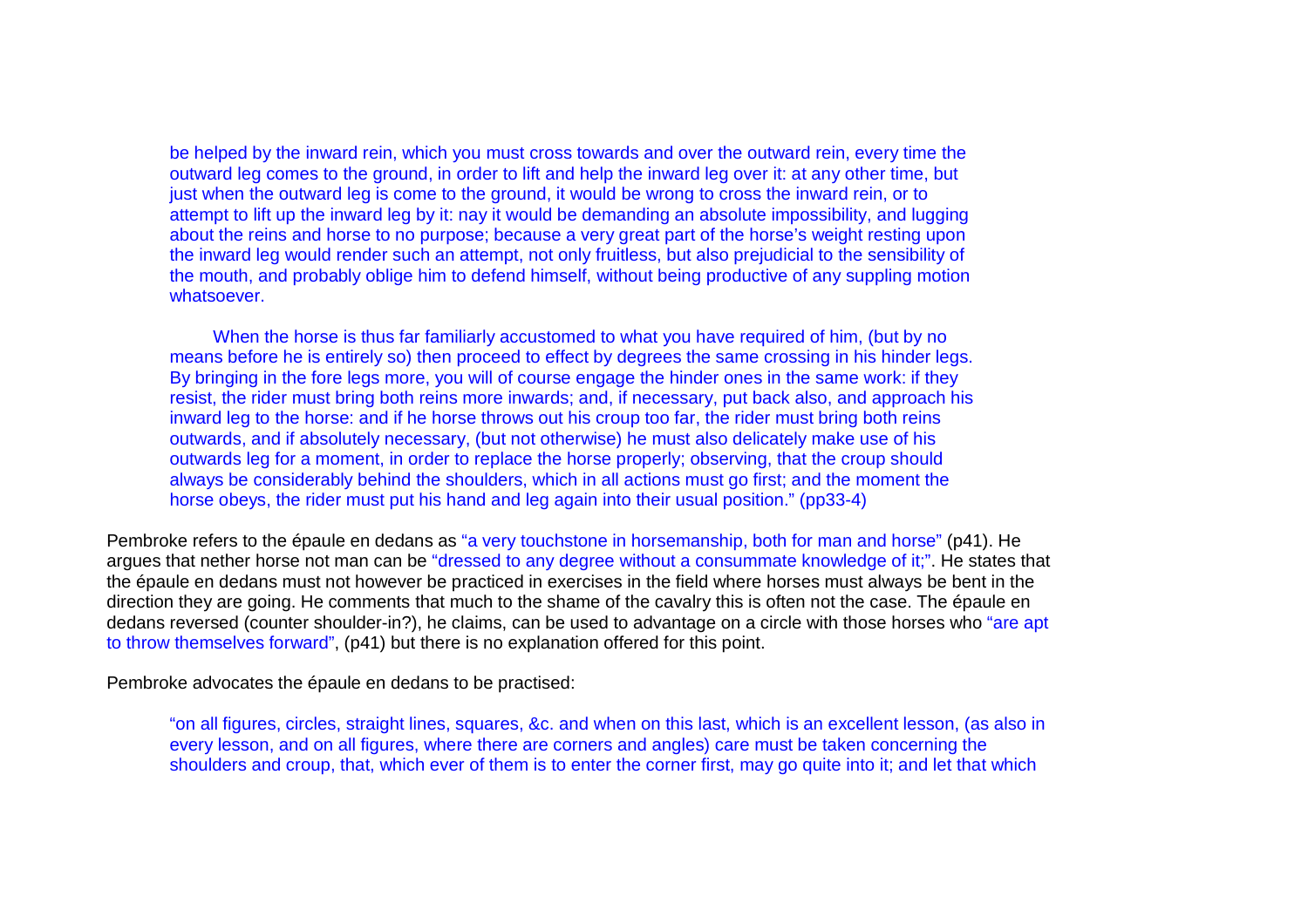goes in last, follow exactly the same ground. This rule can not be too much attended to. The croup, indeed, can never enter the corner first, except in working backwards." (p41-2)

**Comment:** Counter shoulder-in is not commonly seen to be practiced in the UK these days; it's not often that you see this movement being undertaken in lessons or dressage warm-up arenas. Similarly, renvers,or haunches out also seems to be less popular than travers (haunches in) and if it is used it seems to be only really practiced along the long side by the fence and hardly at all on the circle or inside of the school.

Similarly, shoulder-in does not seem to be practiced much in the UK on the circle, in fact it is quite rare to see it used away from the sides of the school. In Portugal it seems to be used on the circle a great deal as a suppling exercise and also used around the outside of the school, into and out of the corners so, to all intents and purposes, it is undertaken on a large square. Riding shoulder-in or counter shoulder-in round corners offers interesting learning opportunities for the rider: (i) opening the outside rein a little but catching any 'fall-out' of the outside shoulder with the outside thigh and timely re-positioning of the outside rein and (ii) guarding the position of the croup so that it neither swings out to hit the fence or inwards so that it leads, are both valuable experiences in helping the rider gain a feel for the aids and giving an understanding of the way they fit together as a whole.

#### **9. Suppling the haunches (renvers and travers)**

Pembroke declares that a well prepared horse should be kept on his haunches:

"with his hinder legs well placed under him; whereby he will be always pleasant to himself, and his rider, will be light in hand, and ready to execute whatever may be demanded of him in reason, with facility, vigour, quickness, and delicacy." (p38)

Chapter four focuses on the head-to-the-wall (travers) and the croup-to-the-wall (renvers) exercises and Pembroke advises that these should be taught straight after shoulder-in. He says that head-to-the-wall is the easiest of the two exercises in 'riding houses' because you have the wall to help you. He says that the 'motion of the legs' is the same as for shoulder-in (shoulder-in right is same leg motion as travers left) but the 'head is always bent and turned differently' (p54-5)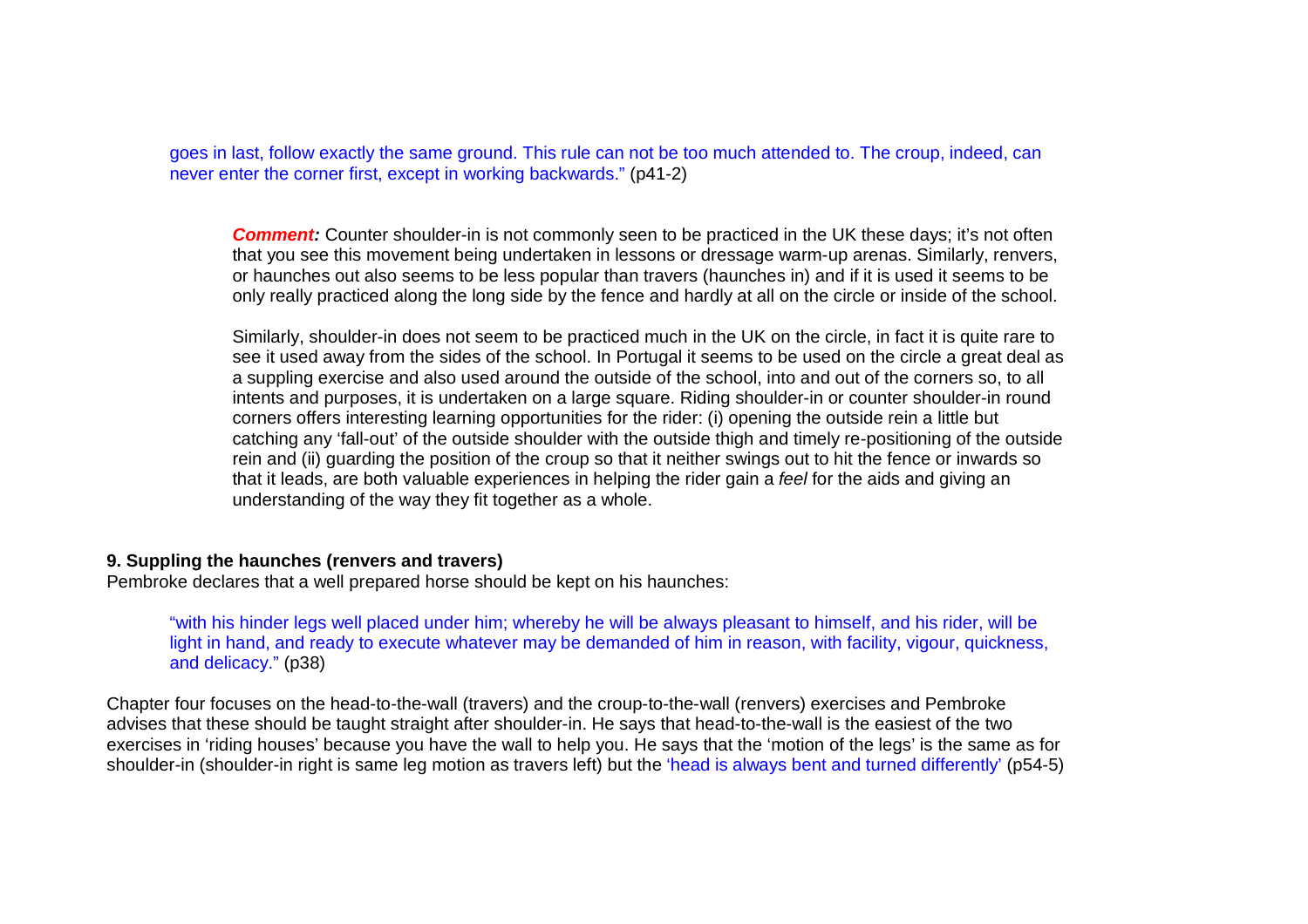– that is on shoulder-in the horse looks away from the direction of travel whereas in all other lateral movements the head faces the direction of movement.

## **10. Working in hand**

Section covering work in hand (pp42-52): emphasis placed upon 'accuracy', 'delicacy', 'without noise, hurry, or confusion'; it requires 'a certain degree of activity, a quick eye, and, like everything else about horses, good temper, and judgment'. The section covers how to use the appropriate tack, (chambriere) and strings. It seems the head-stall has rings to allow the passing through of the strings but Pembroke gives careful instruction about how to use the different arrangements. It appears he used 'long reins' – presumably two? The plates would be very useful in this section to indicate how the horse was worked but the narrative description is fairly detailed and is not too difficult to follow.

## **11. Riding as a science and the link between theory and practice**

 Chapter 6, although about rein back, piaff and the use of pillars, contains quite a bit about the rider's attitude to learning, riding as a science, theory and practice, the necessity of reading and study. Some interesting comments illustrates Pembroke's way of looking at equitation. "I must urge the necessity of forming by reading, and serious study, as well as by much constant practice…" (p76).

He refers to equitation as a science:

"but Equitation is confessedly a science; every science is founded upon principles, and theory must indispensably be necessary, because what is truly just and beautiful can not depend upon chance" (p76-7).

He explains that anyone who has 'no other guide than a long continued practice' must, as a consequence be:

"Incapable of accounting rationally for what he does, it must be impossible for him to enlighten me, or communicate to me the knowledge which he fancies himself possessed of" (p77).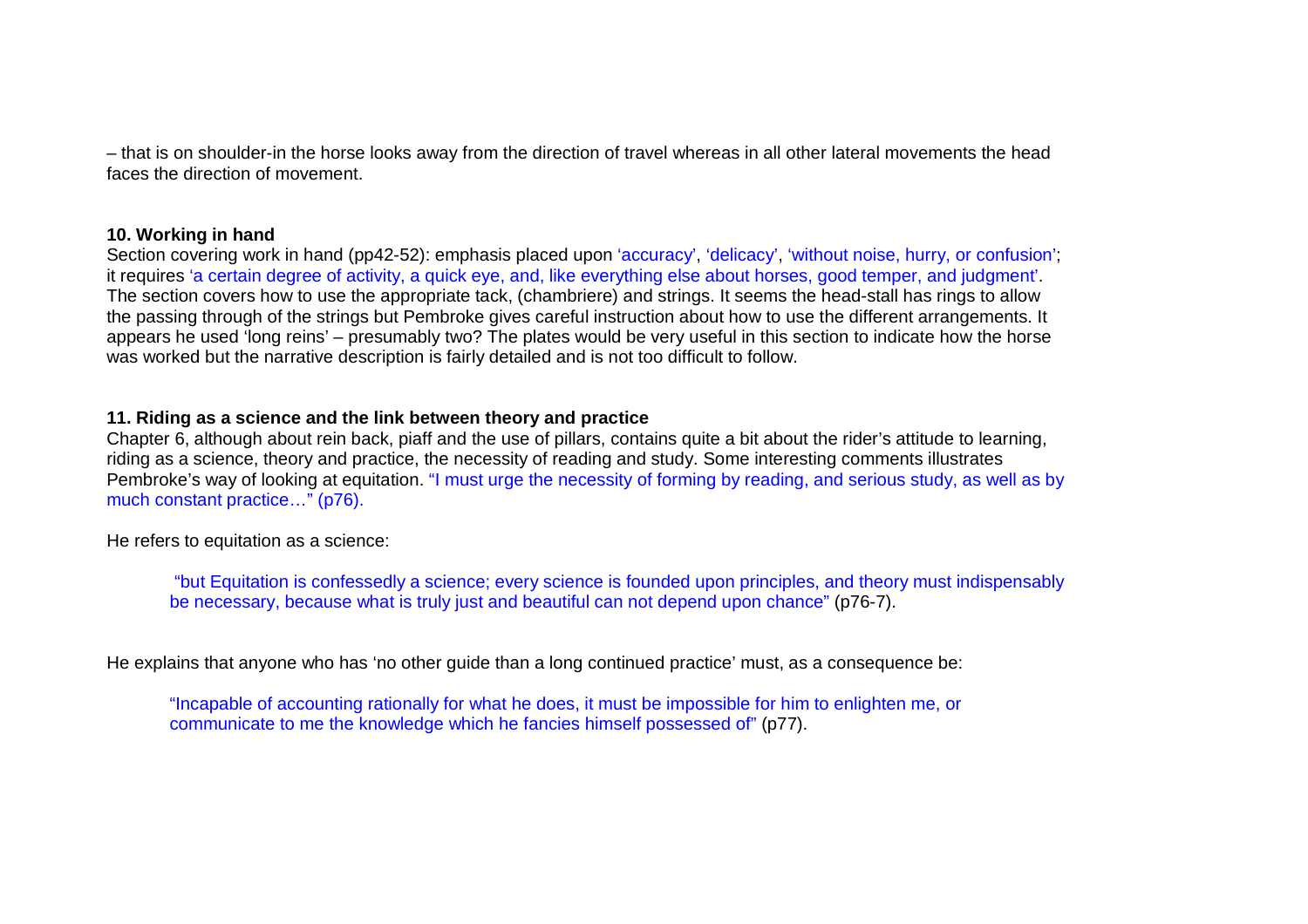Theory, for Pembroke, seems to take a precedent role over practice, although later he explains the way the two work together, since he claims he can learn from someone

"whom theory enables to comprehend and feel the effects of his slightest operations, and who can explain to me such principles, as an age of constant practice could never put me into a way of acquiring. Equitation does, to be sure, require also a constant, and an assiduous exercise. Habit, and continual practice will go a great way in all exercises, which depend on the mechanism of the body, but, unless this mechanism is properly fixed, and supported on the solid basis of theory, errors will be the inevitable consequence" (p77).

#### **Comment:**

 This type of discussion aligns well with the interests of certain other 'classical writers, i.e. King Duarte (1438 - see Preto and Preto, 2005) and Pluvinel (1626). A modern link can be made with Paul Belasik who also spends some time in his interview with Joliffe discussing this very topic (The High School Work tapes) and runs as a vein throughout his writing (i.e. 1990; 1999; 2009). This is a topic I plan to return to elsewhere in detail.

He explains that a lot of people think that it is easy to dress a horse but anyone who really understands what it is about will realise that the more he learns, the more he will understand the difficulties involved and so will continue in his search for learning – the more you explore, the more you find to learn:

"The knowledge of a horse is vulgarly thought so familiar, and the means of dressing him so general, and so common, that you can hardly meet with a man, who does not flatter himself, that he has succeeded in both points; and while masters, who sacrifice every hour of their life to attain knowledge, still find themselves immerged in darkness and obscurity, men the most uninformed imagine, that they have attained the summit of perfection, and in consequence thereof suppress the least inclination of learning even the first elements. A blind, and boundless presumption is the characteristic of ignorance; the fruits of long study, and application amount to a discovery of innumerable fresh difficulties, at the sight of which a diligent man, very far from over-rating his own merits, redoubles his efforts in pursuit of further knowledge" (p78-9)

He argues that "The coolest, and best-natured rider, cæteris paribus, will always succeed best" (p90)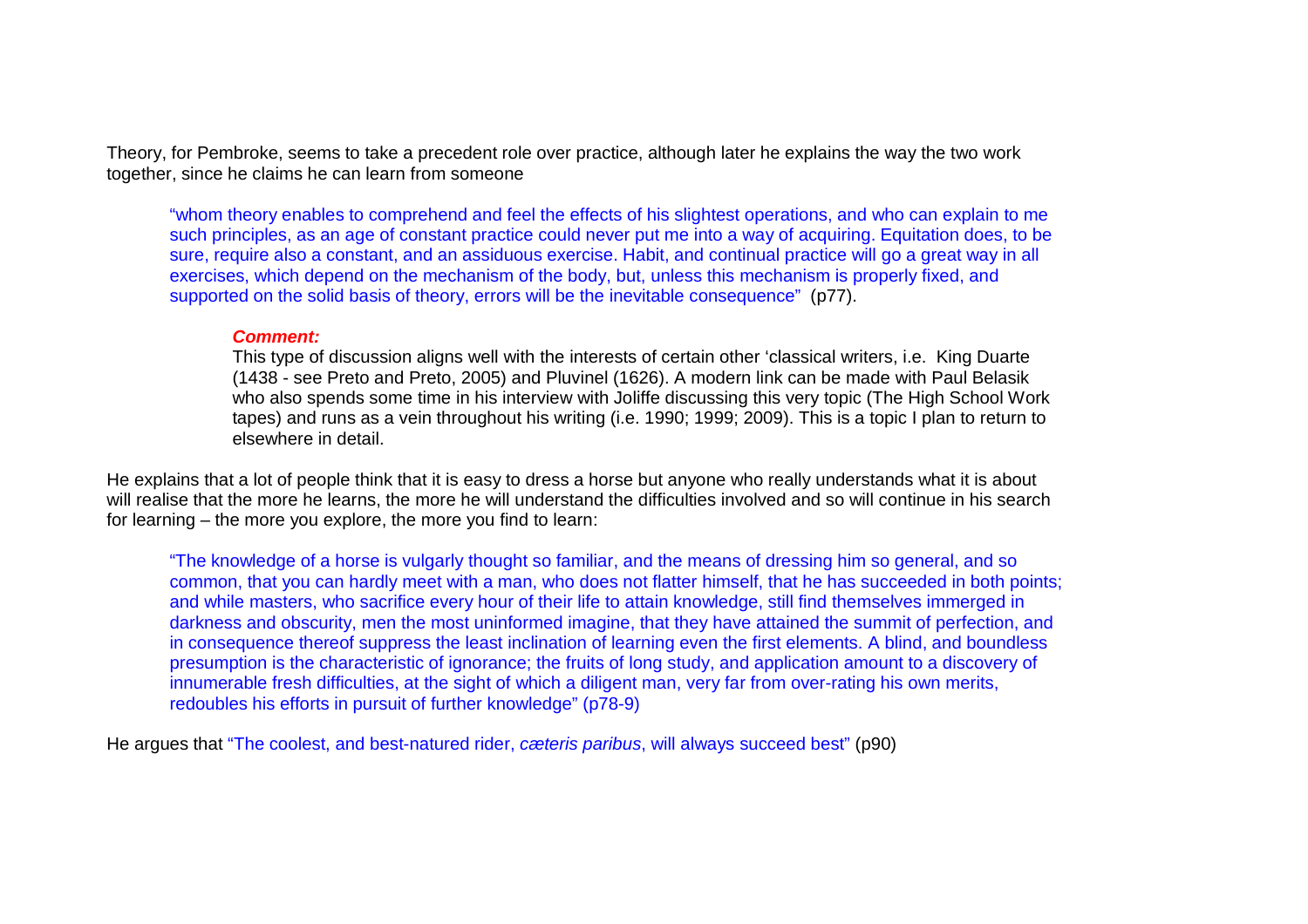#### **12. Preparing horses for war**

 The chapter on the work necessary to prepare a horse to be able to withstand the experience of battle is fascinating – it covers the subject of jumping obstacles, including the need to teach a horse not to be frightened by the sight and scent of dead horses and, indeed, to jump over them. They are required to get used to burning things as well as the sight and sound of a gun being fired from their backs. Advice is given explaining how to teach the horse to accept this kind of treatment. Horses are expected to be able to swim and we are told how best to swim a horse across a river. Horses must also be accustomed to carry a second person on their croup, vital for helping comrades whose horses are killed from under them during battle.

Pembroke does not talk much about other 'masters' but he mentions that "there is a great deal of good sense in Xenophon's method of forming horses for war; after him, horsemanship was buried for ages, or rather brutalised, which is still too much the case" (p87). Nowadays it is often considered that Grisone, although apparently so influential in terms of Europeans who would have gone to him to study, was quite brutal in his methods. (His pupils/disciples may have been Pignatelli, and de la Broue) Grisone's famous treatise "Gli Ordini di Cavalcare," or The Rules of Horsemanship, first published in 1550, describes what we would see as being brutal and cruel practices. He is considered to have been influenced by Xenophon but he does not seem to have adopted Xenophon's 'gentle' approach.

Pembroke's continued emphasis on the 'gentle' treatment of the horse throughout his text would appear to illustrate the influence of Xenophon on his approach to horsemanship, who tells us "For what the horse does under compulsion, as Simon also observes, is done without understanding; and there is no beauty in it either, any more than if one should whip and spur a dancer" (Xenophon, translated by Dover, 1893, p62).

Pembroke does not mention Cavendish or Gueiriniere by name; strange given when (chronologically) he is writing and presumably he was well aware of their work and texts.

> **Comment:** Interesting that Pembroke refers to Xenephon and his 'good sense' regarding his teaching about the training of the horse for war. In my copy of Xenophon (Dover, 2006) he does use the word 'gentle' when talking about handling a good war-horse (e.g. p52 - twice). My reading of Xenophon is that he advocates consideration, empathy, care, even adoration for the horse but never indulgence and nothing that would lead to undisciplined behaviour.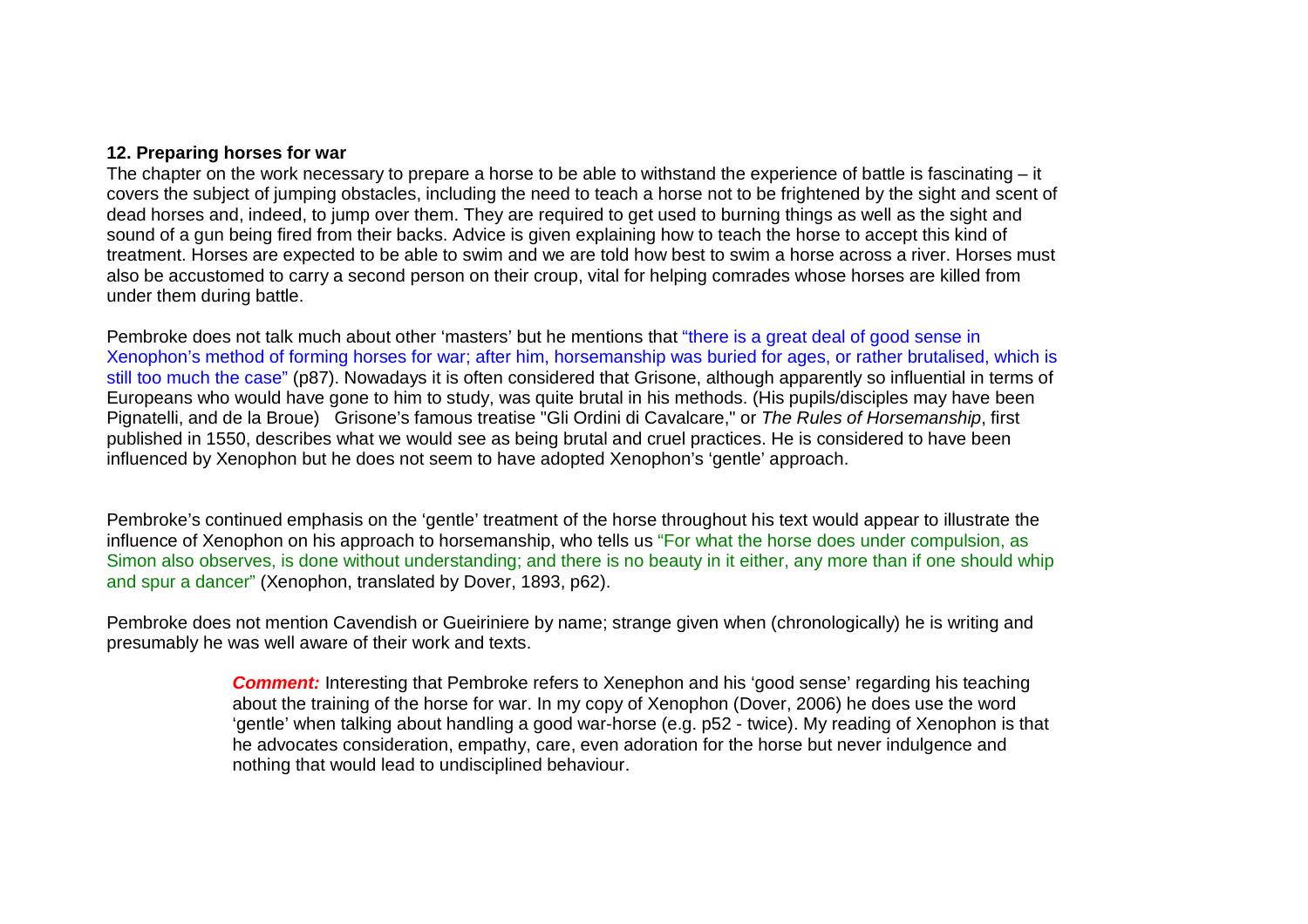#### **13. General Comments**

 Pembroke's book is very readable – it could have been written by one of our top classical trainers today. His style is engaging in that he talks to the reader and engages them in a discussion about the ways of riding and schooling horses in a down-to-earth and yet carefully considered way. He offers simple sentences that contain much wise council and often such complex ideas - a style that appears to reoccur in many texts written by 'masters' of their art, who have developed their understanding to such a level that they are able to describe and explain the complex simply. His style of instructing reminds me of the teachings of Oliveira through his writing (eg 1976) – the simplicity of his words/teaching but their profoundness for anyone prepared to think about what is being said.

Pembroke's use of English is easy to follow once you 'get your eye in' since it uses 'f's instead of 's's according to the old English written style. Sometimes it can be a little confusing if you read "wife" instead of "wise"! For me it's a much more accessible piece of reading that Cavendish's much better known "A General System of Horsemanship" (1743). My copy is published by BiblioLife through Amazon (an open source project) and whilst it seems to be a facsimile of the 4<sup>th</sup> edition of 1793 it is without plates – a real shame as these are referenced throughout the text and seem to have illustrated, for example, the attachment of reins, straps and even poles to the headpiece and cavesson. The passages about 'working in hand' refer to the missing plates throughout and although it is possible to follow the textual description, the plates would be helpful. The plates are sorely missed in the more technical explanations. For some reason there are also typographical errors on the cover of my publication "Breakin" instead of "Breaking" and "Henry Earl of Permboroke" instead of "Pembroke". However, without BiblioLife it is unlikely that I would have had the opportunity to read this text.

### **14. List of summary points**

 Most notable aspects: use of word 'gentleness' throughout text; care to describe schooling movements such as shoulderin, travers, renvers; spends quite a lot of time discussing the idea of 'appui' and how true and just appui may be attained.; advocates that legs should always be subservient to the hands - tells riders to keep their legs still. Advocates that practice alone is of little value and that a horseman needs to study theory: theory enables one to make sense of what one feels in practice and to pass this understanding on. Equitation is a science. The rider's seat is very important. Practical advice on how to school and accustom a horse for dependable use in war. Text and teaching therein is focused on the necessary lessons for the cavalry, this includes schooling to the levels of 'finesse' we might ascribe to the teaching of lateral movements and such things as appui.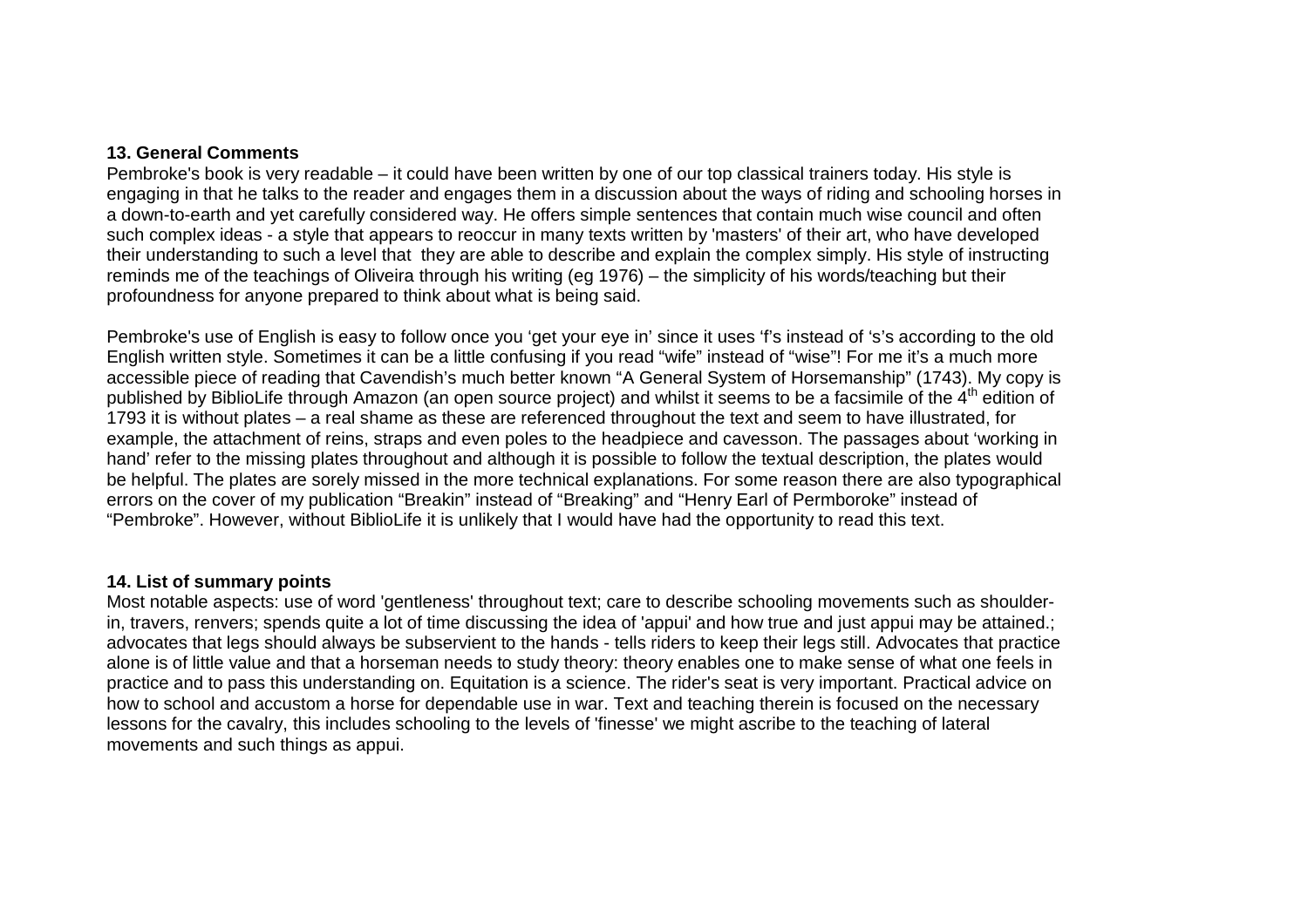| Author's                 | Nationality;   | When active              | Dates/titles | <b>Stated</b>     | <b>Target</b>   | Translator  | Pupils/students/ |                                                                  |
|--------------------------|----------------|--------------------------|--------------|-------------------|-----------------|-------------|------------------|------------------------------------------------------------------|
| dates                    |                |                          | of other     | <i>influences</i> | audience        | and date of | disciples        |                                                                  |
|                          |                |                          | texts        | on author         |                 | translation |                  |                                                                  |
| 3/7/1734 to              | <b>British</b> | 1755 built Riding        |              | <b>Discussion</b> | Dedicated to    |             | None cited in    |                                                                  |
| 26/1/1794                |                | School at Wilton         |              | with his          | "the king";     |             | text             |                                                                  |
| died at                  |                | House and                |              | friend            | Recruits of the |             |                  |                                                                  |
| Wilton                   |                | commissioned 55          |              | General           | cavalry whose   |             | Others claiming  |                                                                  |
|                          |                | paintings of             |              | George            | "wretched       |             | his influence:   | <b>Comment:</b> Wikipedia says he                                |
| Henry                    |                | military riding          |              | Augustus          | system of       |             |                  | commissioned these paintings but<br>Loch says the paintings were |
| Herbert                  |                | exercises; Colonel       |              | Eliott $-1st$     | horsemanship"   |             |                  | published in a book in 1747 in                                   |
| 10 <sup>th</sup> Earl of |                | in 1 <sup>st</sup> Light |              | regiment of       | he considered   |             | Later authors    | England – book by Baron von<br>Eisenberg and Pembroke was a      |
| Pembroke                 |                | Dragoons $-$ to          |              | Light             | "disgraceful in |             | quoting: Loch    | 'subscriber' to one of the editions                              |
|                          |                | Germany in 1760          |              | Dragoons          | itself, and     |             | (1990)           | of this book – the one dedicated to<br>George II                 |
|                          |                | $-$ returns 1762         |              |                   | productive in   |             |                  |                                                                  |
|                          |                |                          |              | Refers to         | its             |             |                  |                                                                  |
|                          |                |                          |              | Xenophon          | consequences    |             |                  |                                                                  |
|                          |                |                          |              |                   | of the most     |             |                  |                                                                  |
|                          |                |                          |              |                   | fatal evils"    |             |                  |                                                                  |

**Table 1: Author/text summary.** 

## **15. What others say about this author/work**

(This section to be updated as cross referencing may appear through the reading of different texts)

## **Loch's book Dressage (1990):**

 States that the text was written in 1778 – not sure why there is a discrepancy in dates here – I suspect she has her own edition from this time, maybe without date on dedication page? (p92) Offers interesting comment on the Wilton House paintings (p52):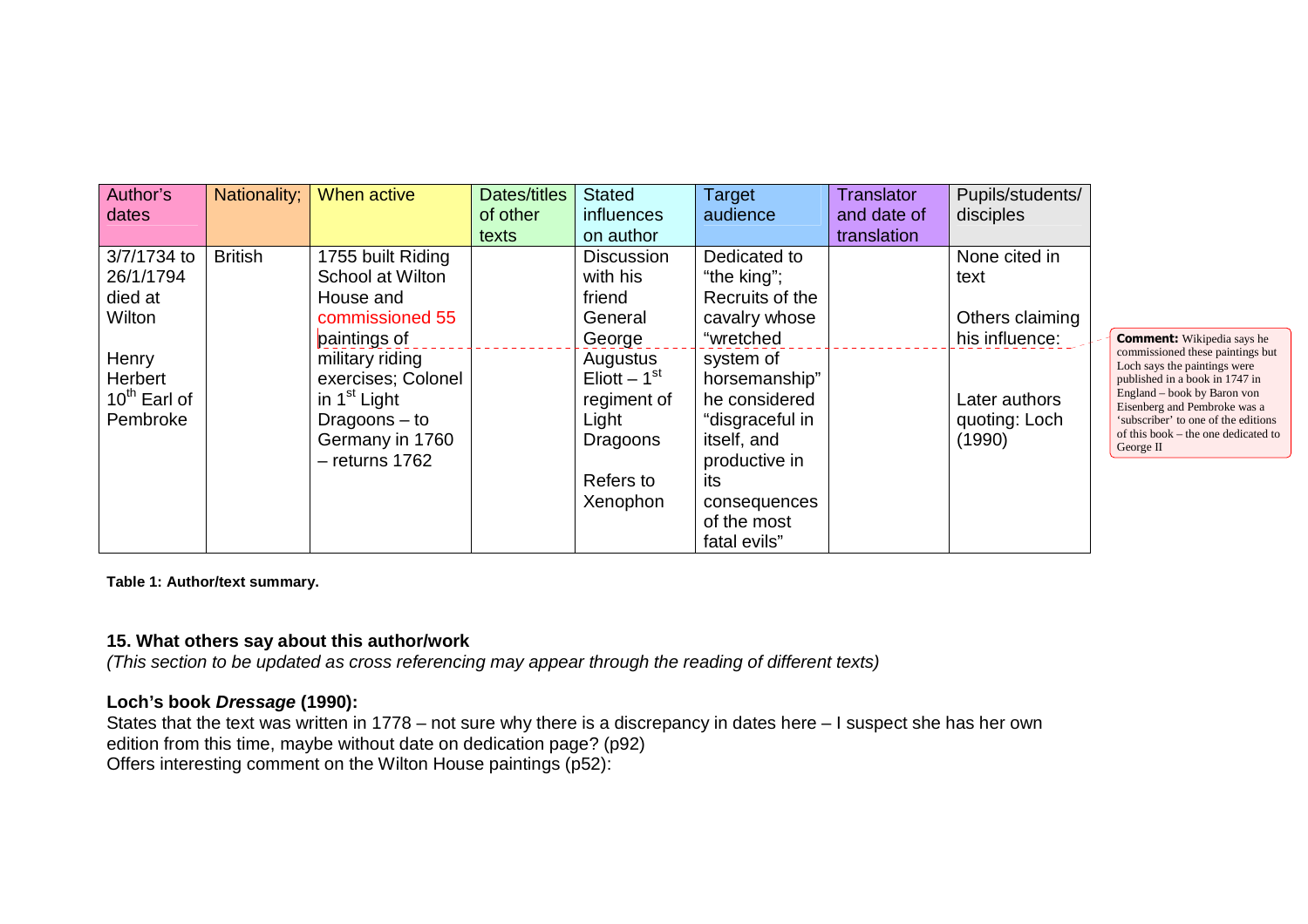1727 a German écuyer to the Court of the Hapsburgs, Baron von Eisenberg, traveled to England and produced book called "Description du Manège Royal, published in London in 1747. Loch says that one edition was dedicated to King George II and Henry Herbert was a subscriber. (What is the role of a subscriber? – presumably this counters claim in Wikipedia that Pembroke commissioned the 55 paintings!

 The original paintings (in gouache), remain as an entire collection at Wilton House. Loch explains that von Eisenberg was pupil of Master Regenthal of the Spanish Riding School. Eisenberg traveled extensively throughout Europe and horses from all sorts of breeds are illustrated in the paintings, as are colours of their coats which he seems to have been interested in recording. Engravings of the paintings for von Eisenberg's book are by B. Picart.

**Comment:** Research Wilton House collection – William's text (1978) tells little/nothing of the history of the paintings

Loch's quotes from Pembroke:

(p17):

 "Equitation is confessedly a science; every science is founded upon principles and theory must indispensably be necessary, because what is truly just and beautiful cannot depend upon chance" (p76-7)

(p92):

 discussion of the rider's seat as foundation of all that follows "No man can be either well or firmly seated…." (p7) "…seated neither forwards …" (p14) This taken from – description of seat sounds like something a classical trainer might say today! "A raw man is much easier taught…." (p10) "men use their snaffles delicately…" (p11) epaule en dedans " the very touchstone in horsemanship…" (p41)

# **Bibliographic information from "Henry, Elizabeth and George: Letters and Diaries of Henry, Tenth Earl of Pembroke and his Circle" edited by Lord Herbert – Vol. 1 – 1734-1780**.

Herbert explains some background influences on Pembroke:

"One of his letters to Newcastle written from Florence on September 23<sup>rd</sup>, 1754, deserves to be mentioned, as it explains the numerous visits to Lyons, and the commencement of one of his chief interests in life, horses.

He wrote: 'I propose leaving this country next week and going immediately to Lyons to a famous écuyer [Bougelat]<sup>1</sup> there, having just left another by name Eisenberg [Baron Eisenberg<sup>2</sup> whom he had met in Pisa]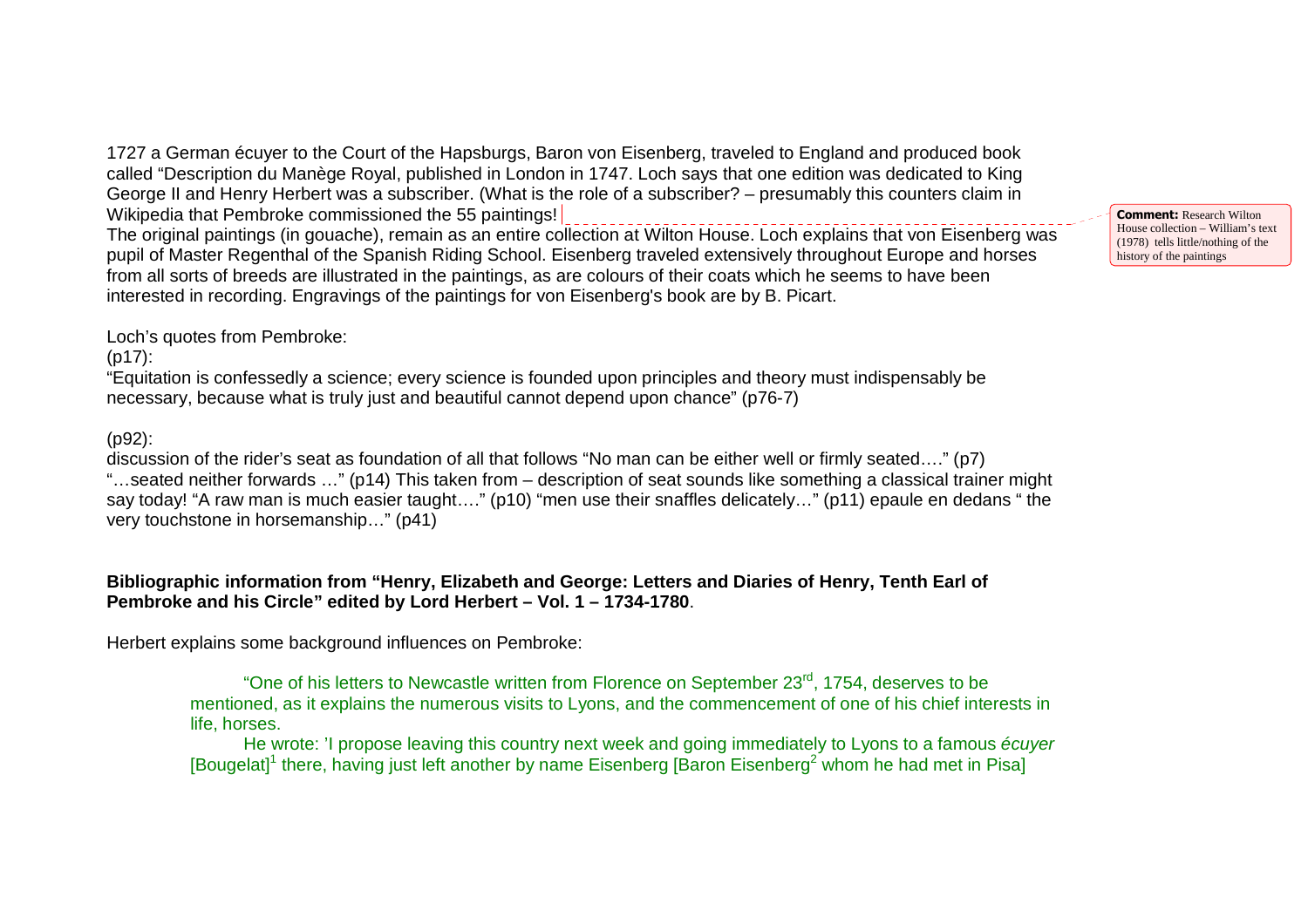whom your Grace may remember to have seen in England, and being I fear as horse mad as my Father was tennisly so, your Grace sees the folly remains. It has only changed its object' (Add. 32,736, f. 571)." (p28-9)

The footnotes below are those of Lord Pembroke's, editor of the letters.

<sup>1</sup> Claude Bourgelat (1712-1779), founder of the veterinary schools in France. Head of the Academy of Equitation at Lyons and author of works on the horse.

 $2^2$  Baron Eisenberg was riding master to the Emperor Francis I. His portrait is at Wilton.

Herbert tells us that Pembroke had been made second in command of the 15<sup>th</sup> Light Dragoons (or Elliott's Light Horse) which was a newly founded regiment in 1759. At the end of the year, with a rank of Lieutenant-Colonel he went with his regiment to Germany, where soon after in 1760 he was made Adjutant-General and 1761 saw him promoted again to Major-General and given command of the Cavalry Brigade. Herbert tells us:

"This period of foreign service with cavalry gave Henry the opportunity he had been waiting for to expound his knowledge of horses and the methods of riding which he had learnt in the riding schools of the capitals he had visited during the Grand Tour. The standard of riding in the British Army was at this time very poor, and Henry was determined to improve it on Continental lines. He spared no efforts in this direction, and in 1761 published a book entitled Military Equitation, or a Method of Breaking Horses and teaching Soldiers to ride. So successful was it that a second edition was issues in 1763, a third in 1778, a fourth in 1793, and for many years it remained the standard work adopted by the Army. In 1768 he published another book, Instructions for the Education of Cavalry, which was translated into French and German" (p30)

### **16. References**

Belasik, P., (1990) Riding Towards the Light: An apprenticeship in the art of dressage riding. J.A. Allen: London.

Belasik, P., (1999) The Songs of Horses: Seven stories for riding teachers and students, J.A. Allen: London.

Belasik, P., (2009) A Search for Collection: Science and art in riding, J.A. Allen: London.